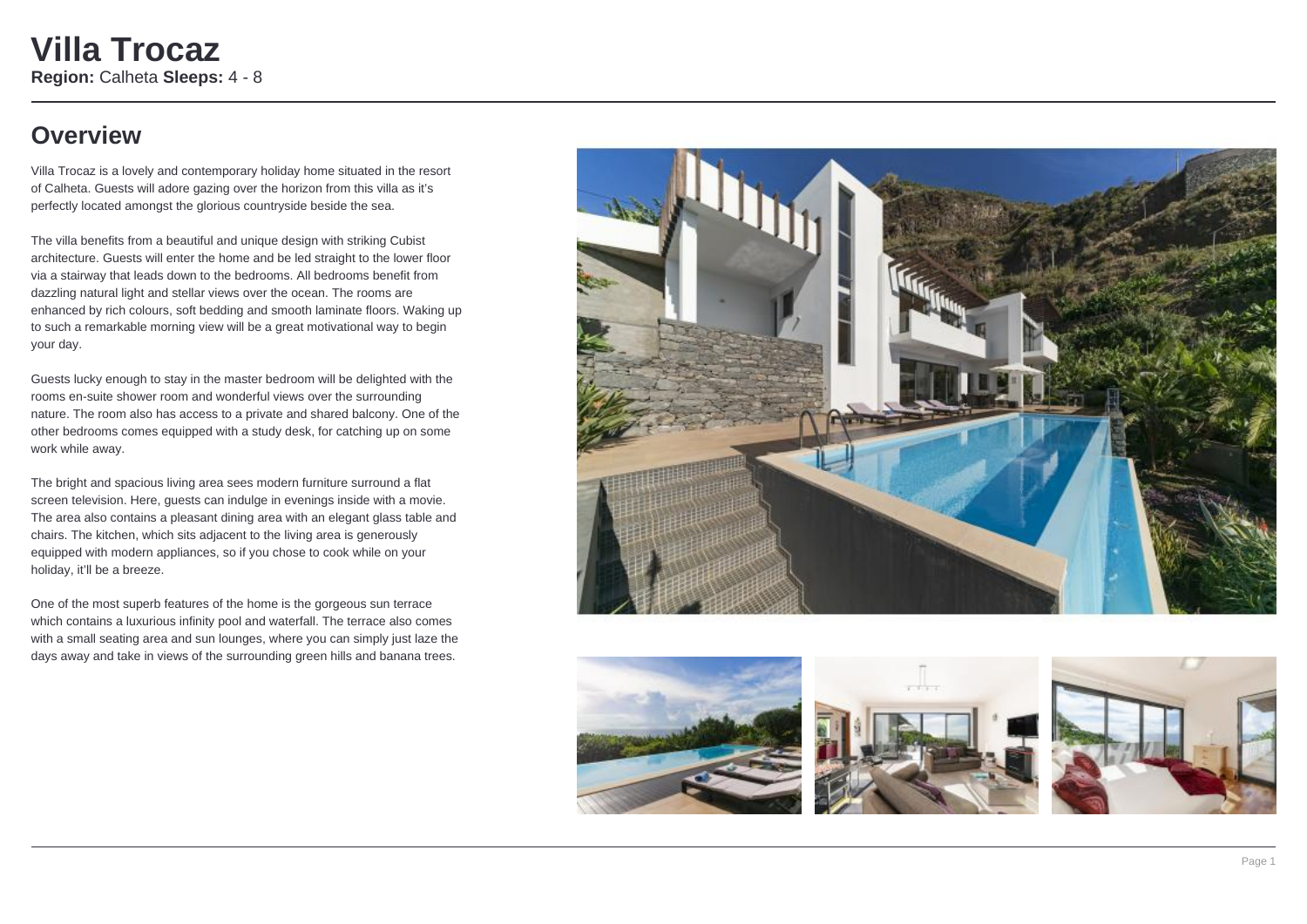### **Facilities**

Modern • Private Pool • Heated Pool • Beach Nearby • Ideal for Babies & Toddlers • Ideal for Kids • Ideal for Teens • Wi-Fi/Internet • Walk to Restaurant • <1hr to Airport • BBQ • All Bedrooms En-Suite • Ideal for Xmas/NY • Satellite TV • Indoor Games • DVD • Cot(s) • High Chair(s) • Waterfront • Walking/Hiking Paths • Wine Tasting • Golf Nearby • Tennis Nearby • Outstanding Landscapes • Outdoor Pursuit & Activities • Tourist Towns & Villages • Historical Sites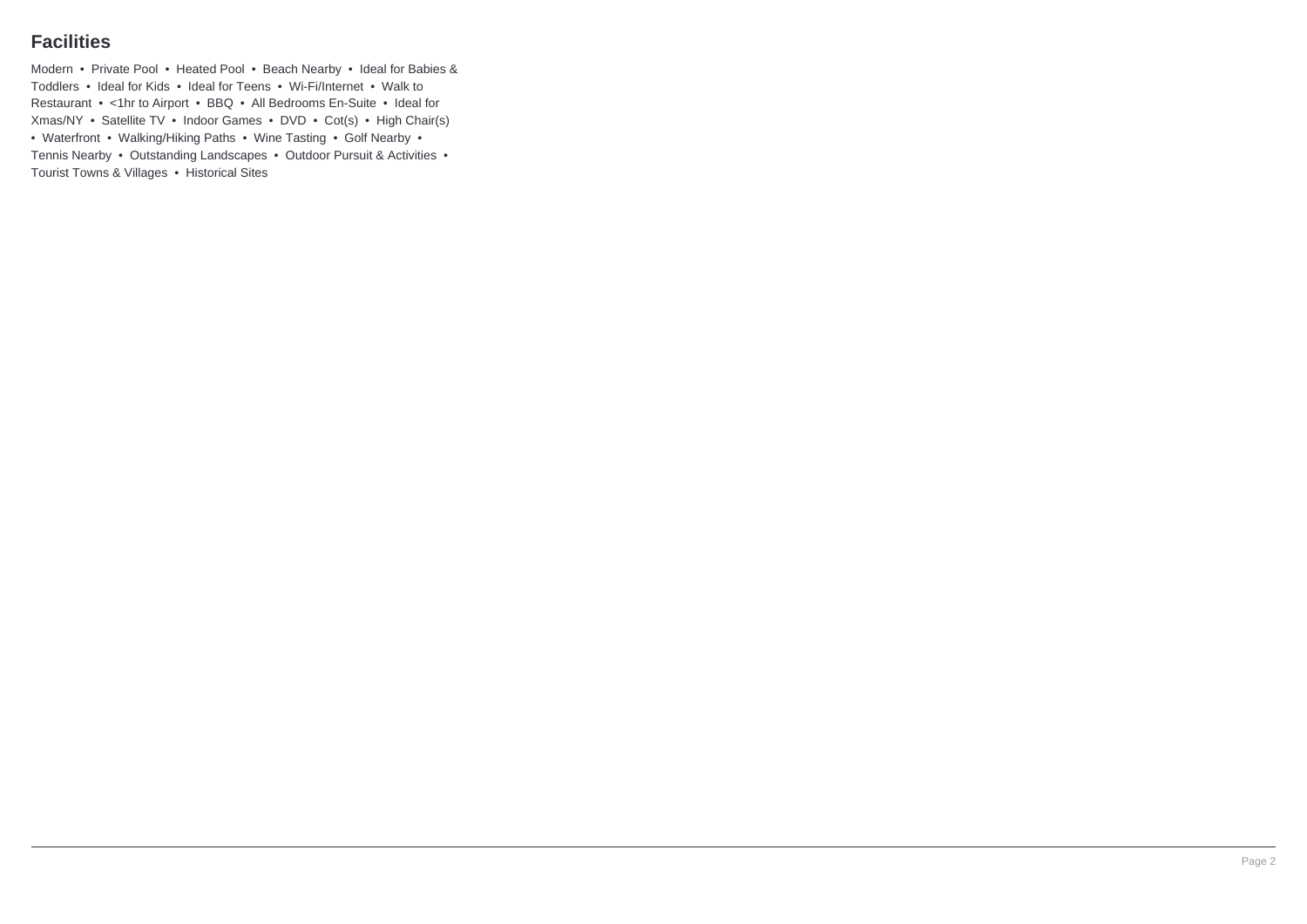## **Interior & Grounds**

#### **The Villa**

Villa Trocaz is a really stylish and modern 3-bedroom. With astonishing views of the Calheta countryside from the infinity swimming pool, you won't want to spend much time indoors.

### Ground Floor

- Dining & living area
- Fully equipped kitchen
- Study
- Utility room

### First Floor

- Master bedroom, with en-suite bathroom & balcony
- Double bedroom, with en-suite bathroom & balcony
- Twin bedroom, with en-suite bathroom & balcony

#### Exterior

- Private infinity swimming pool, with ladder access (10mx3m, with a depth of 1m to 1.8m)
- Barbecue
- Outdoor dining & furniture
- Parasols
- Private Parking
- Sun loungers







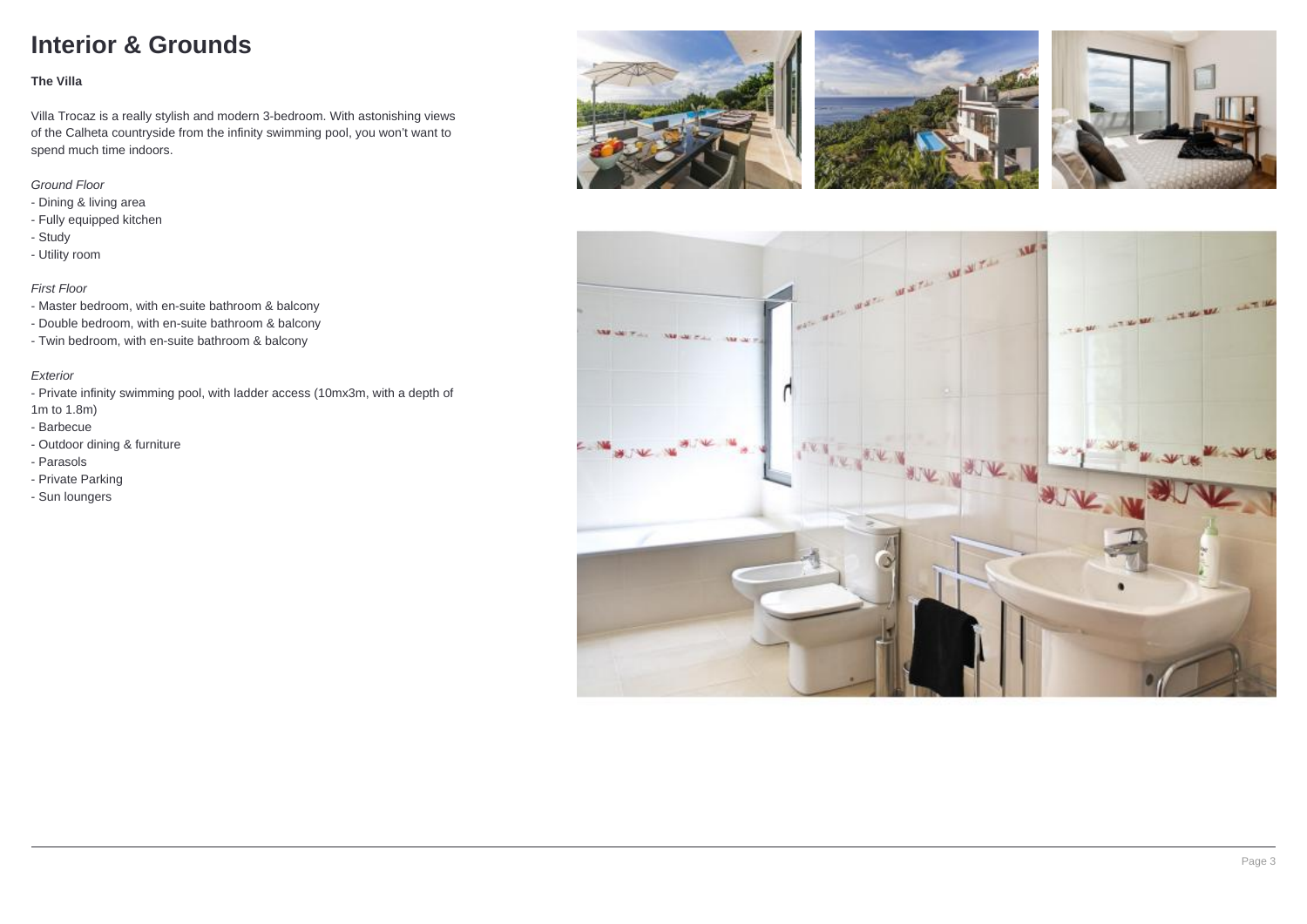### **Location & Local Information**

Madeira's stunning capital Funchal is only 30-minutes away from Trocaz and is a nature lovers paradise. Santa Catarina Park is an idyllic natural location where you can enjoy the simplicity of watching swans and graceful cruise ships elegantly glide across the lake.

Full of hills, the park is a beautiful site in itself with plenty of grass to relax on while taking in views of Funchal. The park also contains a café serving homemade lemonade and exotic trees from the world over. Once you've taken it all in, you can explore one of the restaurants and bars located within five minutes of the park.

Madeira Botanical Garden also lies in Funchal and is a serene spot where some of the most attractive plants and flowers can be seen and enjoyed. Located on top of the hill, the gardens benefit from a phenomenal view over Funchal and the sea. From so high up, you can really appreciate the city of Funchal and all of the excellent nature that comes with it. This place will leave you feeling really inspired and once you've explored, take a seat in the café and indulge in a bite eat.

The gardens also feature a Museum of Natural History which contains collections of rocks, corals, fossils and embalmed birds, fish and other animals. Funchal Airport is only a 10-minute drive away from Villa Trocaz.

### **Local Amenities**

| <b>Nearest Airport</b>    | <b>Funchal Airport</b><br>(47km)       |
|---------------------------|----------------------------------------|
| Nearest Town/City         | Calheta<br>(2km)                       |
| <b>Nearest Restaurant</b> | (Walking Distance)                     |
| Nearest Bar/Pub           | (Walking Distance)                     |
| Nearest Beach             | <b>Calheta Beach</b><br>(2km)          |
| Nearest Golf              | <b>Palheiro Golf</b><br>(30km)         |
| <b>Nearest Tennis</b>     | Campo de Ténis - Ponta do Sol<br>(8km) |







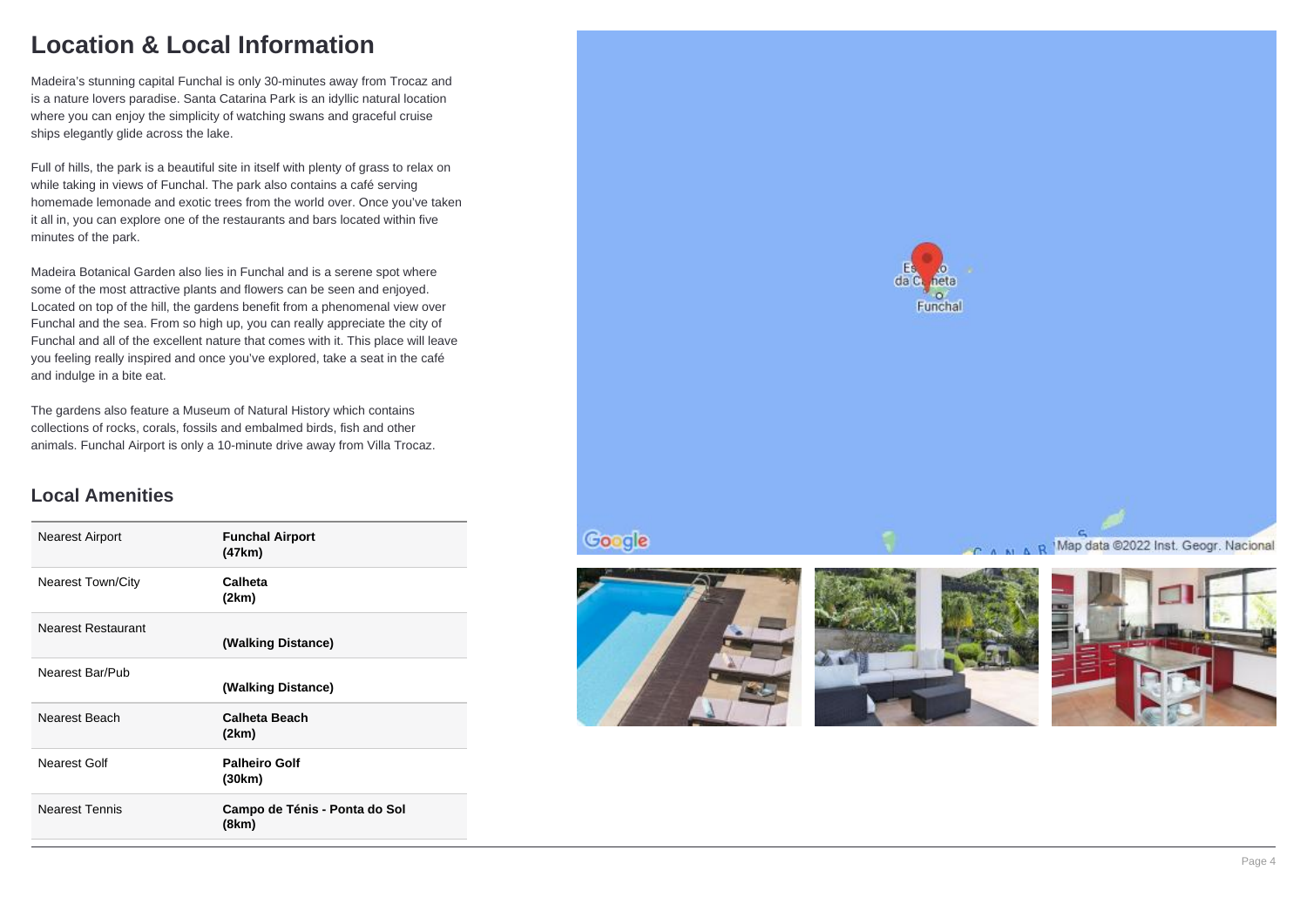| Nearest Ferry Port | <b>Funchal Port</b> |
|--------------------|---------------------|
|                    | (25km)              |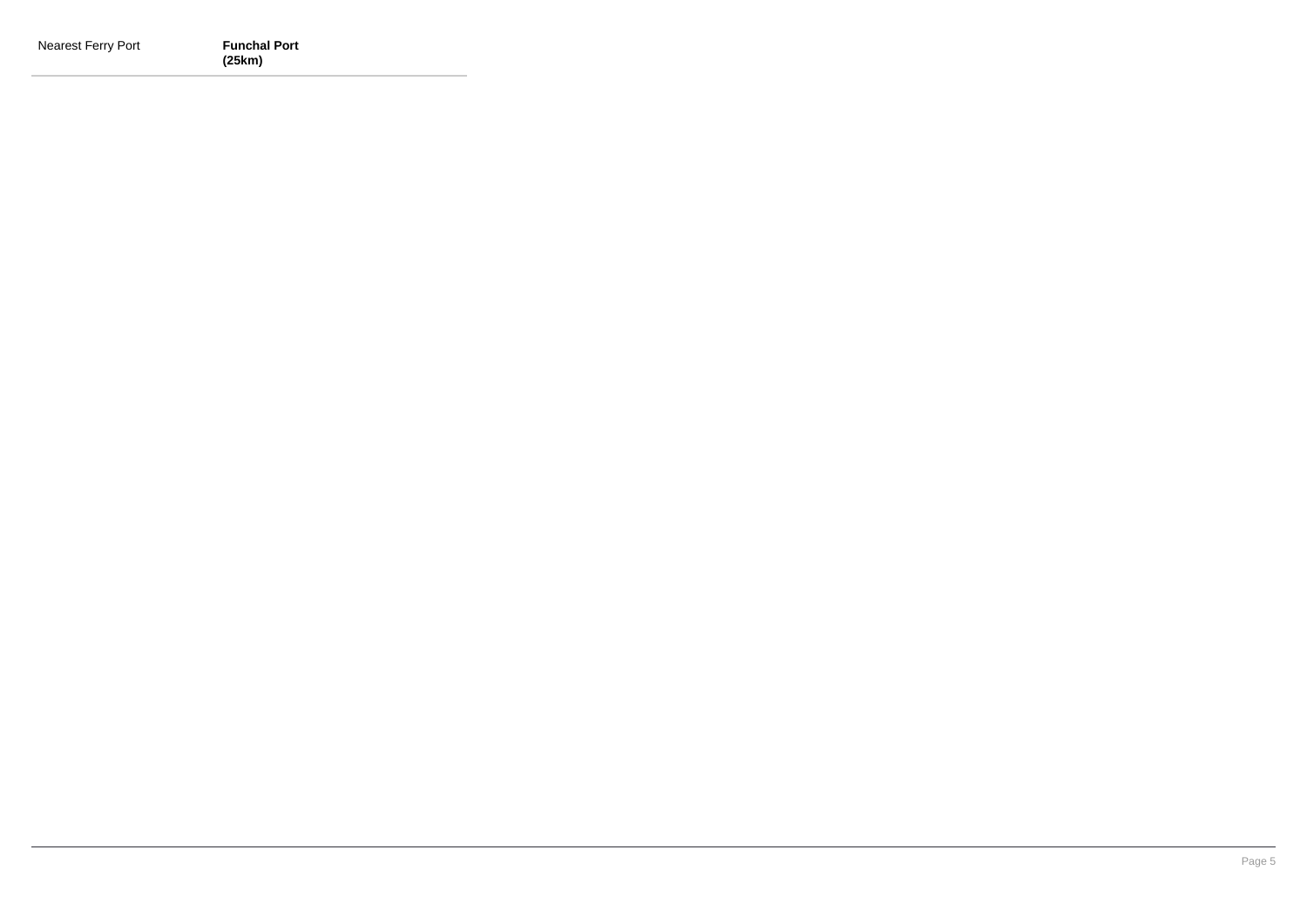# **What Oliver loves…**

- Villa Trocaz has a beautiful sun terrace decked out with a heated infinity pool
- Guests will love dining al fresco using the outdoor barbecue
- Villa Trocaz benefits from an attractive Cubist architecture design
- At the villa, guests will be able to indulge in the various table games, reading material, maps and guidebooks available

# **What you should know…**

Villa Trocaz is located on a peaceful street with no exit